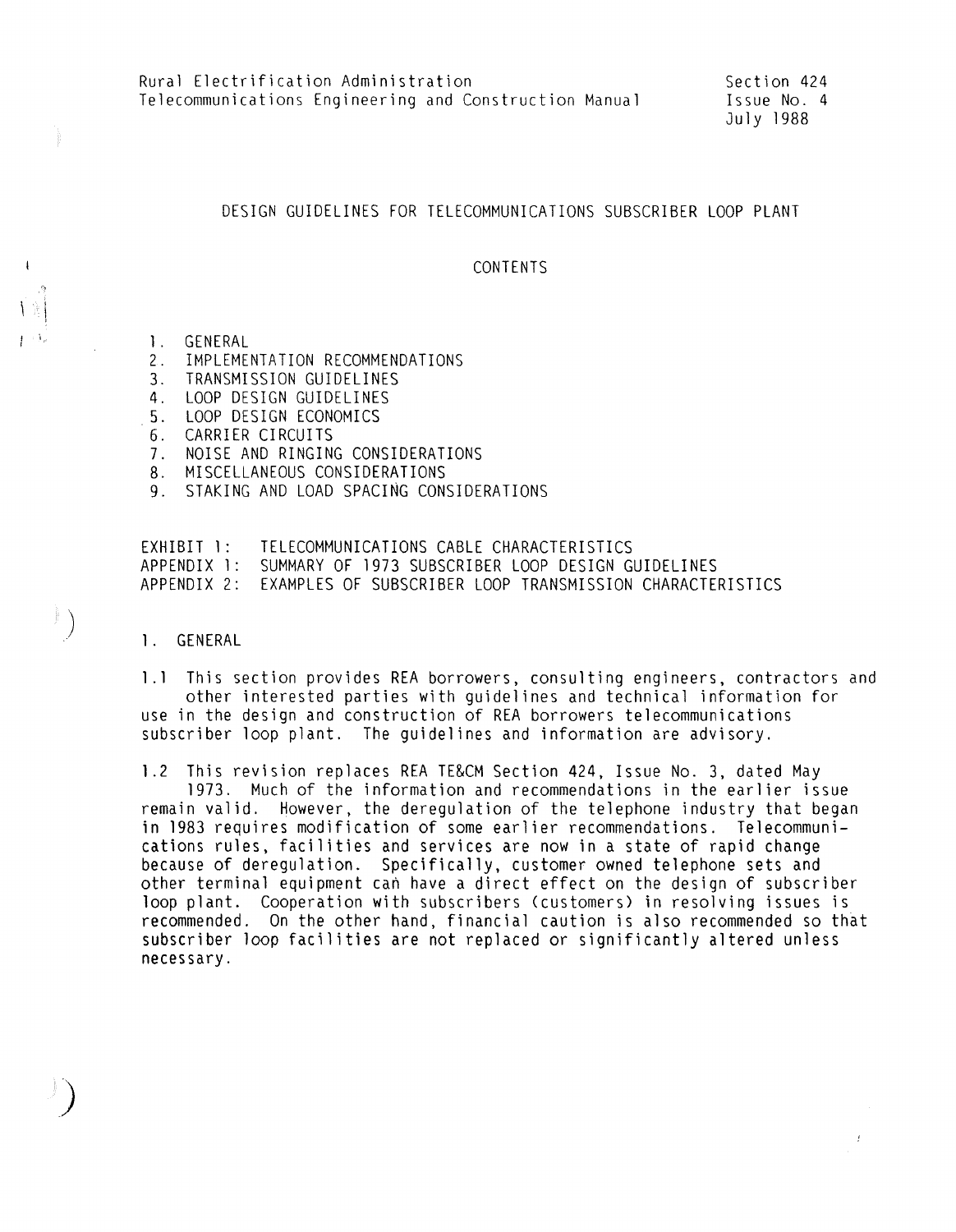l .3 The Federal Communications Commission (FCC) deregulated customer premise equipment (CPE) on January 1, 1983, and provided for registration of<br>nal equipment under Part 68 of the FCC Rules and Requlations. The terminal equipment under Part 68 of the FCC Rules and Requlations. purpose of registration is for the protection of the telephone network from harm by the connection of terminal equipment. Part 68 registration and rules have widely been interpreted as limited to network harm, and not to address terminal equipment quality, reliability, or even if the terminal equipment will function in the network environment. The information and recommendations in this section are based on that interpretation, but tempered by the realization that present and future rules by states, courts, and the FCC may provide more specific interface requirements between the telephone company and the subscriber.

1.4 Before deregulation, various parts of the telephone system could be characterized in broad general terms. There were few interface criteria defined in specific quantities to ensure subscriber loop plant and equipment compatibility. Compatibility existed because of a general knowledge of plant and equipment characteristics, a conservative design that provided for some margin of error, and undivided responsibility (telephone company) to correct incompatibilities that did occasionally occur.

l .5 Design of loop facilities and equipment was sometimes adjusted from the "standard" characteristics for a more cost effective overall design. For instance, it has been standard practice to use frequency selective ringers on long subscriber loops for both single party and multiparty subscribers. Frequency selective ringers are more sensitive and selective than the straight line ringers generally used for single party service. This provides for ringing over a longer distance with less false ringing. While the telephone company may control the use of ringers (or own the ringers) for multiparty service, the subscriber has control or ownership of ringers for single party service. Customer owned equipment will almost always be equipped with a straight line ringer or its equivalent.

l .6 The recommendations in this section are based on the following telephone system nominal characteristics. This is not presented as a specification; it is presented for illustration purposes only.

 $\bar{f}$ 

Central Office Equipment Battery supply voltage= **44** to 56 volts. Battery feed resistance =  $400$  ohms, balanced.

Outside Plant Balanced telecommunications cables. Resistance =  $0$  to 1500 ohms.

Terminal Equipment Off hook resistance =  $100$  to 400 ohms. Inside Wiring =  $0$  to 30 ohms. Loop current =  $20$  to 70 mA. Ringers = Straight Line.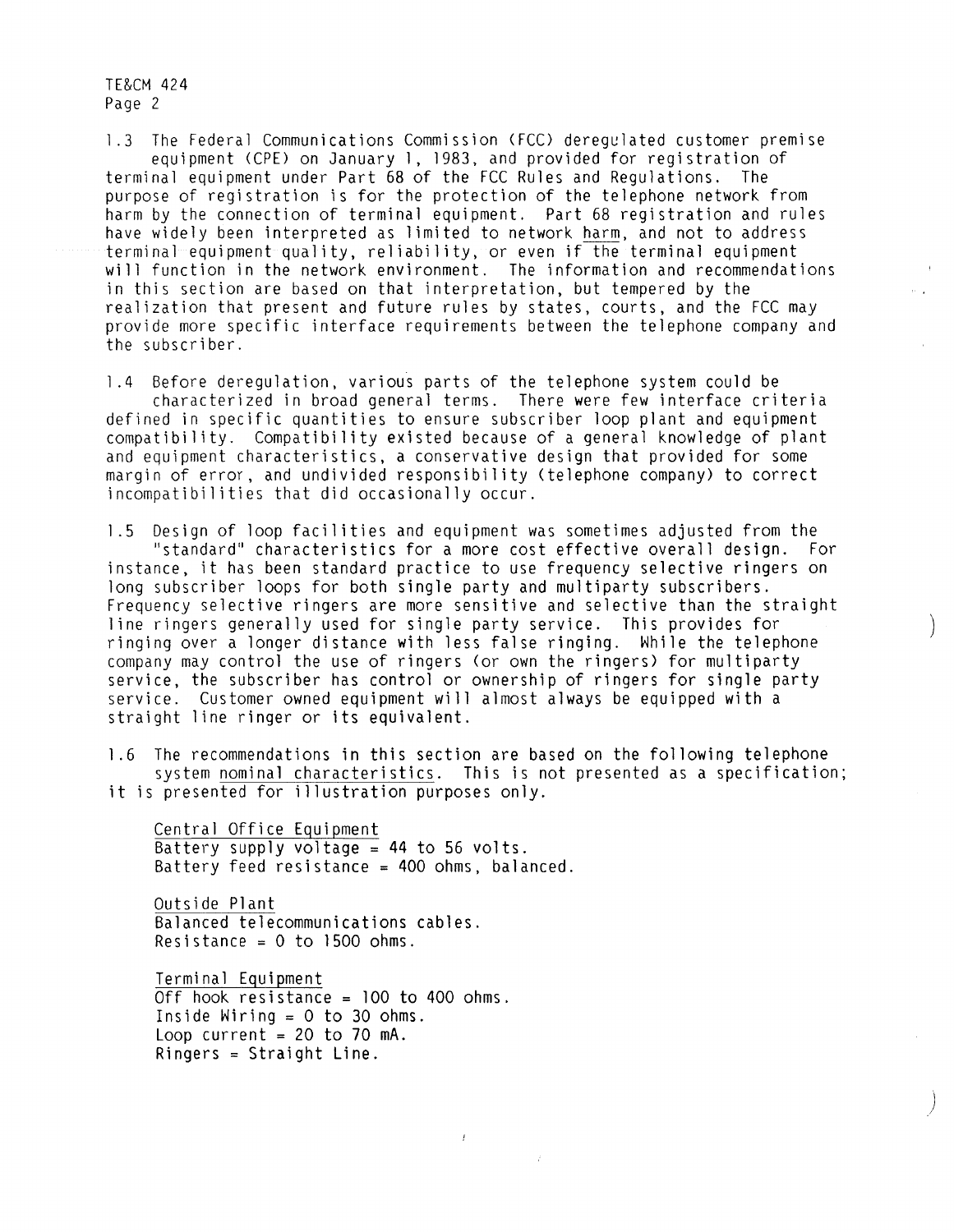#### 2. IMPLEMENTATION RECOMMENDATIONS

÷

2.1 It is recommended that these revised guidelines for subscriber loop design be implemented for essentially new outside plant and for major additions to or major redesign of existing outside plant. The major parts of the earlier 1973 subscriber loop design guidelines are summarized in Appendix l. These 1973 guidelines may continue to be referenced and used where appropriate.

2.2 The guidelines and recommendations in this section are essentially based on telecommunications systems that are constructed with standard telephone cables. These cables contain balanced, twisted pairs with a mutual capacitance of 0.083 microfarads per mile. Cable gauges include 19, 22, 24 and 26, with 24 gauge recommended for general use. The twisted pairs are well balanced to minimize circuit noise; circuit balance is typically 60 to 80 dB. Additional cable characteristics are shown in Exhibit l.

2.3 The new guidelines are based on a maximum 1000 hertz loss to the subscriber of 8 dB, which is the same as the 1973 guidelines. The maximum outside plant loop resistance without loop treatment has been reduced from 1700 ohms (1973) to 1500 ohms. Even with loop treatment, the outside plant loop limit for a voice frequency physical loop has been significant reduced from 4300 ohms maximum (1973) to 2600 ohms maximum. The loop limit is dictated by the ringing limit of straight line ringers. Thus, while the transmission loss objective remains at 8 dB maximum, the recommended method of achieving long loop design has shifted from long physical loops to shorter end loops from carrier derived circuits or digital remote switching terminals (RST's).

2.4 The recommendations in this section are based on "Plain Old Telephone Service" or "POTS." Subscriber loop design for POTS is essentially intended for voice or speech, but may also be used for low speed data. The recommendations do not address optical fibers in loop plant, high speed data or other special services, or integrated voice and data service. The recommendations in this section may be applied with optical fibers in the feeder plant (using carrier or RST's), but is not intended to apply to fiber to the home in distribution plant.

2.5 Various types of radio systems are available for feeder and distribution applications. Point-to-point digital radio is useful in feeder applications to serve clusters of subscribers. A radio service called Basic Exchange Telecommunications Radio Service <BETRS) is also available for service to subscribers scattered over a wide area.

2.6 The integrated services digital network <ISDN) represents the network of

the future. ISDN is now evolving in terms of standards and equipment. The degree that ISDN and other high bit rate digital services will penetrate rural areas over the next decade is uncertain. Thus, our recommendation is to provide for the present and plan for the future. While future rural services such as ISDN should not be ignored in planning, financial caution is suggested. Planning for future digital services should be approached on a more general basis until the rural need (or telco specific need) for these services is more *)* clearly defined.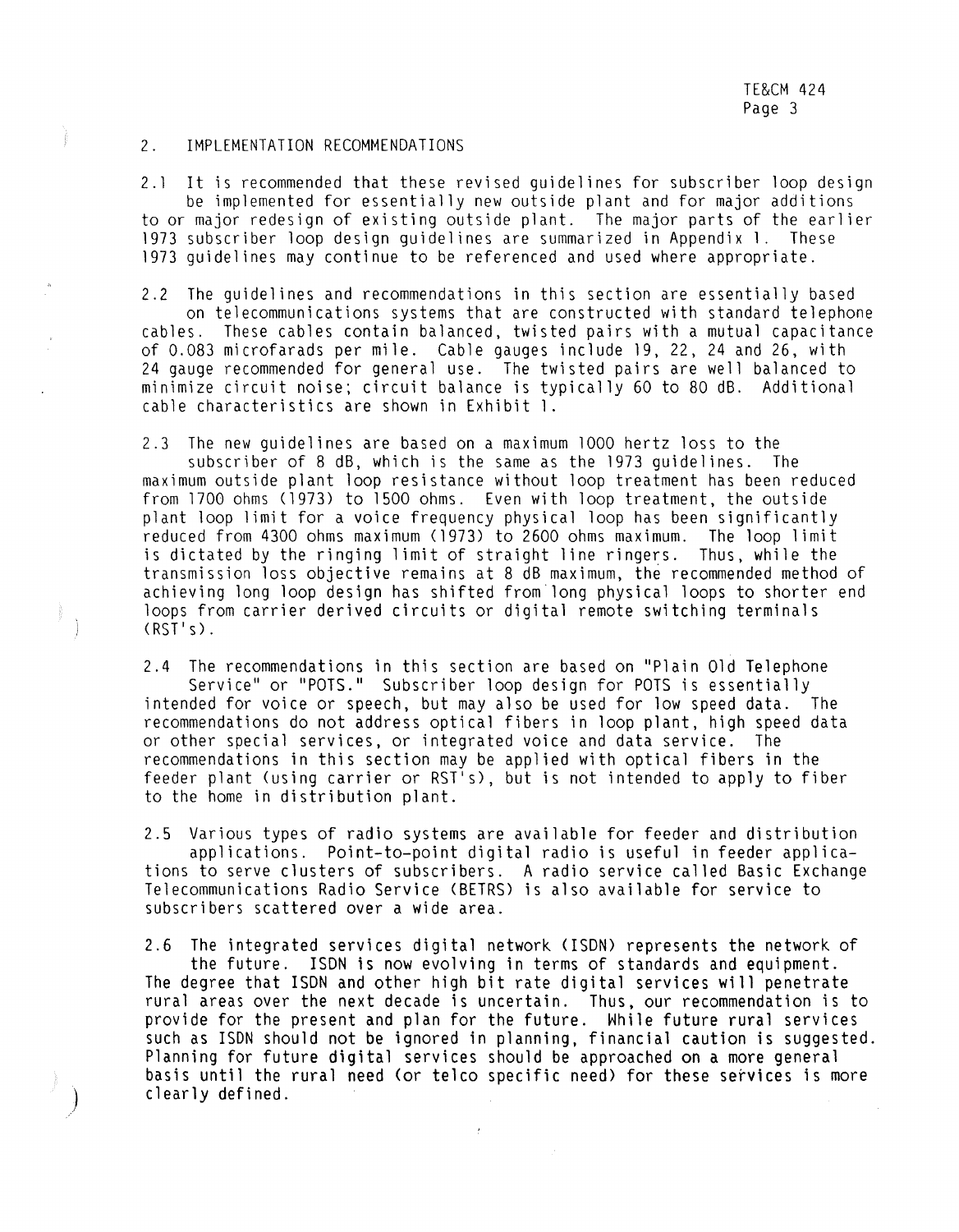#### 3. TRANSMISSION GUIDELINES

3. l REA subscriber loop design objectives have evolved in terms of primary facilities, target transmission criteria, and methods of calculating transmission criteria. Present transmission objectives are based on a maximum loss to the subscriber of 8 dB at 1000 hertz. The objective for subscriber circuit noise is 20 dBrnc maximum under normal circumstances, but permitting up to 26 dBrnc on long rural loops.

3.2 The 1986 REA Loop Survey provided a "loop inventory" through the random sampling of 1000 REA borrower loops. The average 1000 hertz loop loss was 3.9 dB with 5.6 percent exceeding 8 dB and 0.9 percent exceeding 10 dB. The average circuit noise was 11 dBrnc with 6.5 percent exceeding 20 dBrnc and 2.2 percent exceeding 26 dBrnc. No loop exceeded both 10 dB loss and 26 dBrnc noise.

3.3 Based on the 1986 REA Loop Survey, most rural subscribers receive excellent transmission. Only a small percentage of subscribers could register complaints of poor transmission that could be supported by the loop survey data. Many loops (30 percent) contained minor technical design violations which were not service affecting. About 4.5 percent of the loops were deficient to the point of being service affecting. The loop survey data implied that these loops were generally designed to REA objectives, and that deviations probably occur gradually over a period of time Cline extensions, subscriber reassignments, etc.). Time pressures encourage telephone company personnel to take short-cuts in activities such as reassignments; and these short-cuts can lead to transmission degradation.

3.4 Examples of subscriber loop transmission characteristics are illustrated in Appendix 2. These illustrations serve to demonstrate the effects of following or not following subscriber loop design guidelines. The six illustrations were taken from the 1000 loops measured during the 1986 REA Loop Survey. A detailed summary of loop transmission characteristics and deficiencies found during the survey was presented in the 1987 REA Telecommunications Engineering and Management Seminars. Material was illustrated in a manner suitable as training references in craft level workshops.

3.5 It is highly recommended that subscriber loop design guidelines be followed during the engineering and construction phase. It is also recommended that telephone company personnel maintain the plant as designed and correct deficiencies that have occurred over time. Telephone company management should develop policies and procedures that provide for accurate plant records and for proper use of those records during subscriber reassignments. Management should also develop procedures to gradually find and improve transmission deficient loops over time at minimal cost, and to avoid the recurrence of these loop deficiencies. In part, this can be accomplished through the use of periodic loop measurements on a sampling basis. The most cost effective testing is done when a craftsman has a scheduled visit to a subscriber location. Low cost loop checkers and dial-up 1000 hertz and multifrequency generators can pay dividends in subscriber satisfaction. It is also recommended that automatic line testing (such as automatic line insulation test) be employed on a regular -scheduled basis at each central office.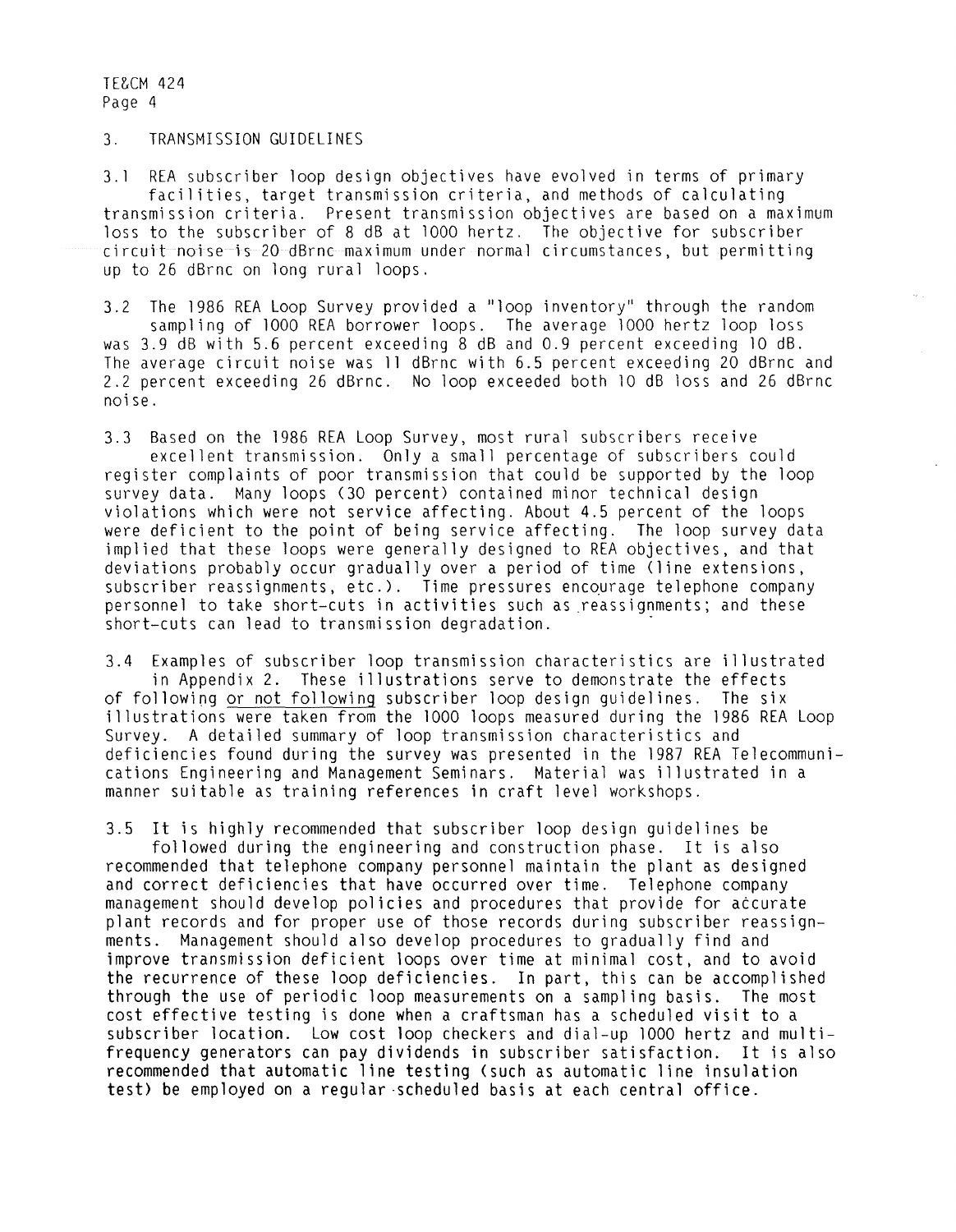- 3.6 The following is a summary of some of the more common transmission deficiencies found during the 1986 REA Loop Survey.
	-
	- a. Subscribers between loading points<br>b. Line faults (such as loading point missing)
	- c. Nonloaded; should be loaded
	- d. Loss exceeds 8 dB or loss slope high
	- e. Noise exceeds 20 dBrnc

Except for the high noise loops, most deficiencies could be minimized by following transmission design guidelines. Excess bridge tap beyond the served subscriber was a common cause of high loss or nonuniform loss within the voice passband. The most severe example is connecting subscribers between loading points. These problems can easily be avoided by simply cutting dead any cable beyond the served subscriber. For multiparty subscribers, cut the cable dead beyond the last subscriber and make sure no coils exist after the first subscriber (between subscribers).

4. LOOP DESIGN GUIDELINES

*)* 

- 4. l The following is a summary of subscriber loop design guidelines.
	- a. Maximum loss of 8 dB at 1000 hertz.
	- b. Nonloaded loops: 18 kf maximum {15 kf for 26 gauge)
	- c. Load all loops over 18 kf. <The 18 kf includes all bridge tap.)
	- d. Add loop extenders and voice frequency repeaters at 1500 ohms of outside plant resistance.
	- e. Use carrier, concentrators or remote switching terminals to avoid physical wire loops over 2600 ohms of outside plant resistance.

4. 1. 1 Subscriber end sections of loaded loops need further discussion. The end section is the cable beyond the last loading coil including all bridge tap.

- a. Maximum end section: 12 kf for D66 loading.
- 9 kf for H88 loading.
- b. The end section includes all bridge tap.
- c. ALWAYS connect subscribers AFTER the last loading coil in the cable. 00 NOT connect subscribers BETWEEN loading coils.

4.1.2 Trunks to private automatic branch exchanges (PABX) and other special service trunks and loops should be engineered on a special case basis. These trunks and loops should be low loss circuits to accommodate the services and the end loops beyond the PABX. The use of digital carrier circuits are recommended for trunks to more distant PABX's where practicable. Also, digital interfaces are recommended for circuits between digital end offices and digital PABX's where practicable.

4.2 Nonloaded Loops: Subscriber loops of 24 gauge or coarser cable which are 18 kf or less in length. including all bridge tap. need not be loaded. The only general justification for bridge tap is for party line service.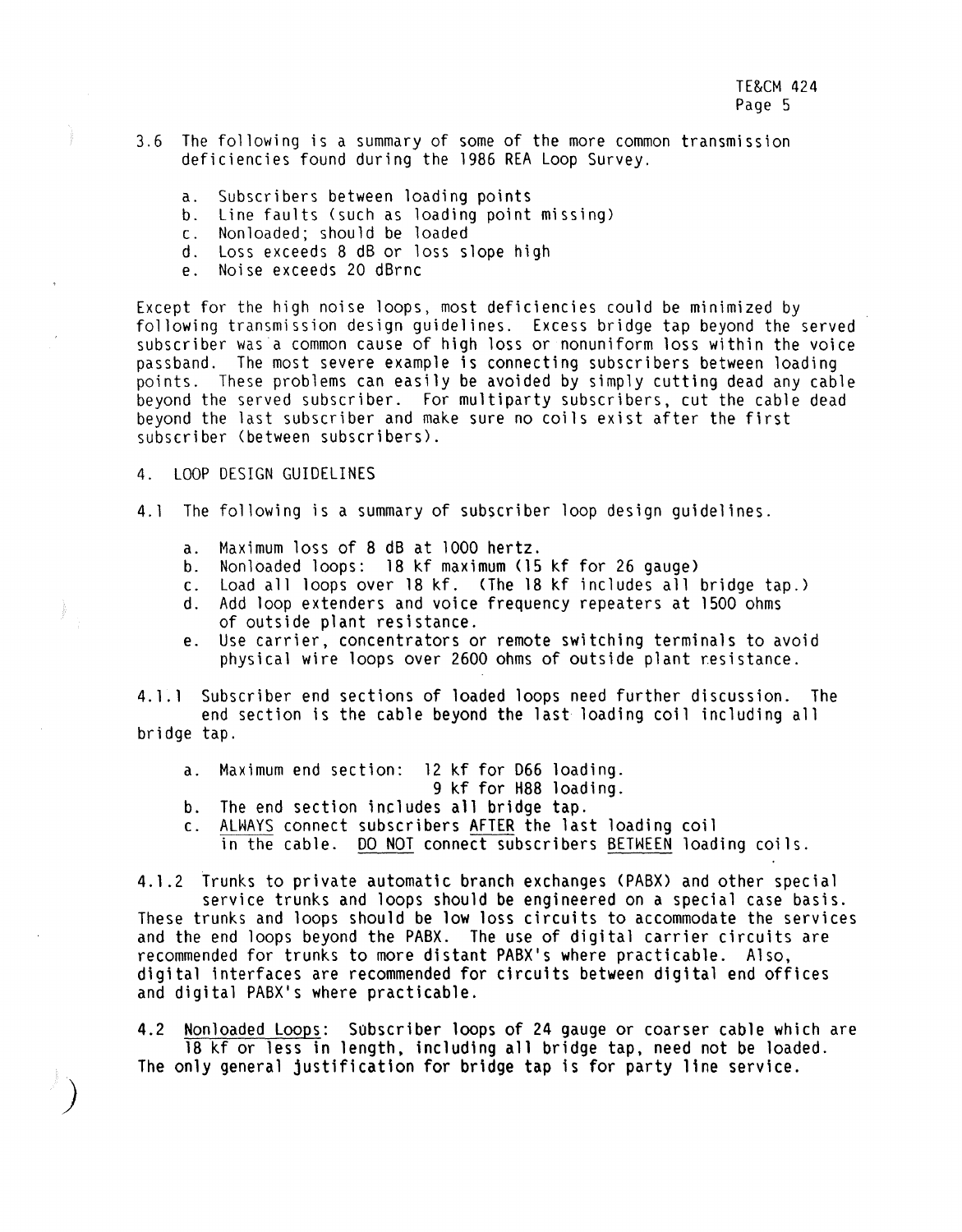Subscriber loops of 26 gauge cable should not exceed 15 kf including all bridge tap.

4.2.1 Nonloaded loops should contain no more than 6 kf of total bridge tap. This may be one bridge tap or the sum of several taps. In general, it is recommended that all unused bridge tap be removed (cut dead).

4. 3 Loaded Loops: Subscriber loops should be loaded where the total length including all bridge tap exceeds 18 kf. Subscriber loops composed primarily or entirely of 26 gauge cable should not be loaded.

4.3. l Loaded loops may be extended to 1500 ohms before applying loop treatment in the form of loop extenders and voice frequency repeaters. Loaded loops with loop treatment can be extended to 2600 ohms maximum.

4.3.2 The subscriber loop return loss (impedance) and frequency response of nonloaded loops less than 18 kf in length can be improved by adding one or two loading points. In general, loading of short loops is not recommended because of the added administrative records and possible future use for carrier or high speed data which would require removal of loading coils.

4.4 Loaded Cable End Section: The length of a loaded cable "section" is the length of cable between two loading coils. A loaded cable section is usually described as one-half a cable section followed by a loading coil followed by another one-half cable section. For D66 loading, a section length is 4.5 kf and a half section is 2.25 kf. For H88 loading, a section length is 6 kf and a half section is 3 kf. The length of cable before the first loading coil and nearest to the COE (or COE substitute such as RST or carrier equipment) is the office end section. The length of cable extending beyond the last loading coil at the subscriber end of the facility is the subscriber end section. The end section length refers to the total length of cable in that section, including any bridge tap. End section refers to subscriber end section unless stated otherwise.

4.4. l The office end section should always be one-half end section and kept within a range of 0.4 to 0.6 end section. This equates to a range of l .8 to 2.7 kf for D66 loading and a range of 2.4 to 3.6 kf for H88 loading.

4.4.2 The subscriber end section should be near one-half end section when practicable. Subscriber end sections should be between 2 and 12 kf for D66 loading and between 2 and 9 kf for H88 loading.

5. LOOP DESIGN ECONOMICS

 $\sim$ 

5. 1 Economic decisions should be made on the basis of annual costs and not on the basis of first cost. TE&CM Section 218, "Plant Annual Cost Data for System Design Purposes" provides guidelines to aid in the economic selection of cable and electronic equipment for subscriber loop design. Standard tools available for subscriber loop design include telephone cable, loop extenders,

 $\mathbb{R}^{\mathbb{Z}}$ 

 $\sim 10^{-11}$ 

 $\sim T_{\rm{max}}$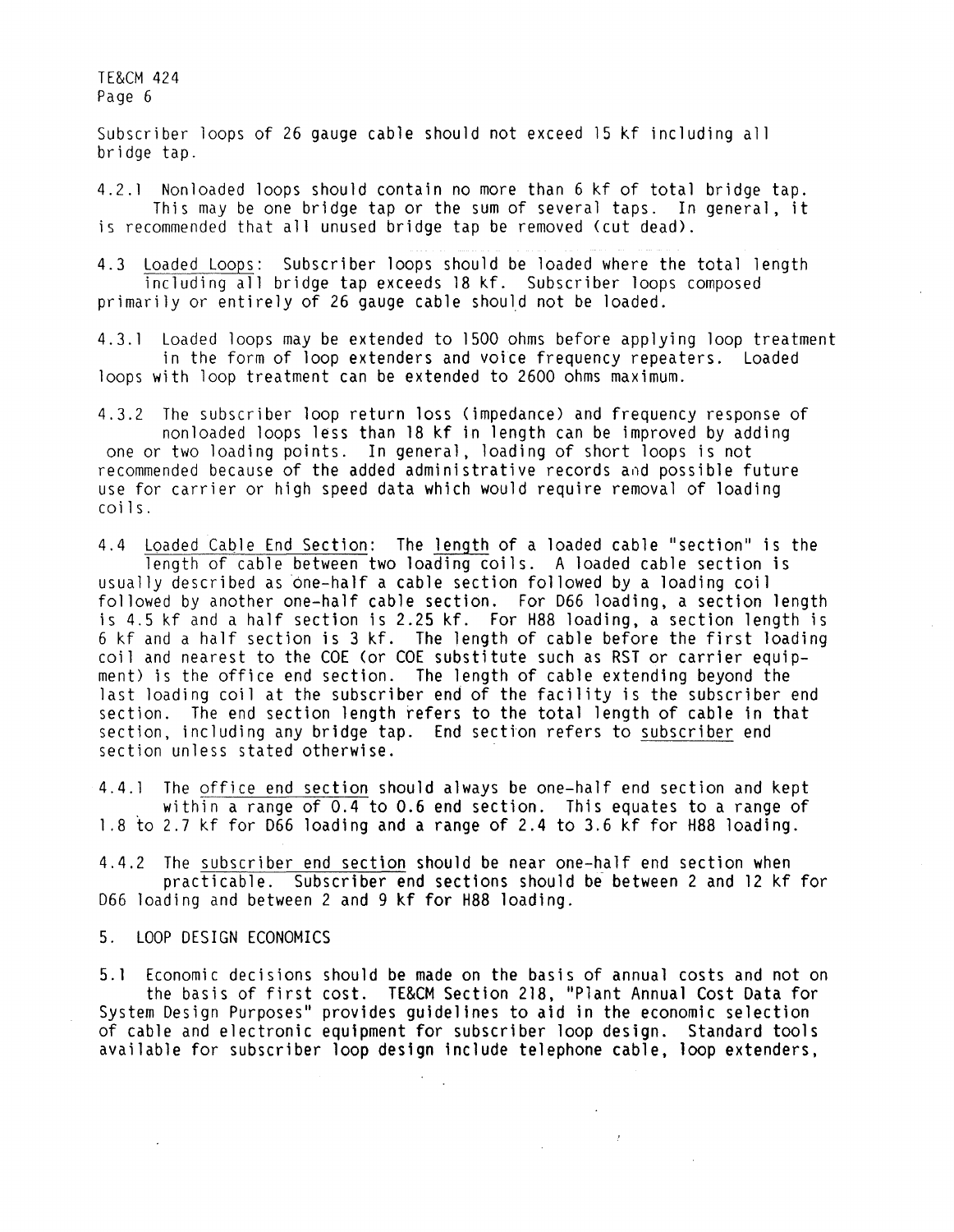voice frequency repeaters, carrier, concentrators and remote switching terminals. On a more selective basis, optical fibers and radio equipment may be economical in subscriber loop design.

5.1 .l As a general rule, physical wire plant should be designed to a maximum of 1500 ohms with no loop treatment and to a maximum of 2600 ohms with loop extenders and voice frequency repeaters. All loops beyond 2600 ohms should be served by carrier derived circuits (subscriber carrier,

concentrators or RST's). Carrier circuits may also be cost effective at much shorter distances.

5.2 Cable Gauge Selection: Economic considerations must be weighed in determining the proper cable gauge. Fine gauge cables are subject to more lightning damage and are more fragile to handle than coarse gauge cables. Fine gauge cables exhibit higher attenuation than coarse gauge cables which will generally result in higher electronic equipment costs. However, fine gauge cables are much less costly than coarse gauge cables. The engineer should weigh all known factors and choose the combination of cable size, gauge and type that provides a cost effective and long life telephone system.

5.2.l Based on the 1986 REA Loop Survey, 24 gauge filled core, direct buried cable is the facility in dominant use by REA borrowers. It is the first choice recommended facility for subscriber loop design. Filled buried cables have been reliable and 24 gauge has been an excellent compromise choice for REA borrowers.

5.2.2 General use of 26 gauge cable is not recommended because of the higher attenuation and the higher concern for lightning and handling damage. Large pair size (200 pairs or greater) 26 gauge cables may be used for short distances near the central office for all loops. The use of all 26 gauge cables may be considered where the longest circuit length of the route does not exceed 2.8 miles (15 kf) from the central office. All 26,gauge loops should be nonloaded.

5.2.3 The general use of 24 gauge cable is recommended for loop lengths up to 10 miles. At loop lengths beyond 10 miles, the economics of 24 and 22 gauge combinations should be explored. The use of 19 gauge cable is generally not economical except for very long rural loops or special circumstances.

5.3 Outside Plant Resistance: In general, it is recommended that outside plant be designed to a resistance limit of 1500 ohms without the aid of loop electronics. Central office equipment is generally designed to provide signaling and supervision over a total of 1900 ohms, including the telephone set. Allowing 400 ohms for the telephone set, the outside plant loop limit becomes 1500 ohms. The 30 ohms inside wiring resistance is noted, but not specifically separated in these calculations.

5.4 Loop Extenders and Frequency Voice Repeaters: The application of loop extenders and voice frequency repeaters is recommended for loops between 1500 ohms and 2600 ohms. Voice frequency repeaters are not needed for loops

 $\rightarrow$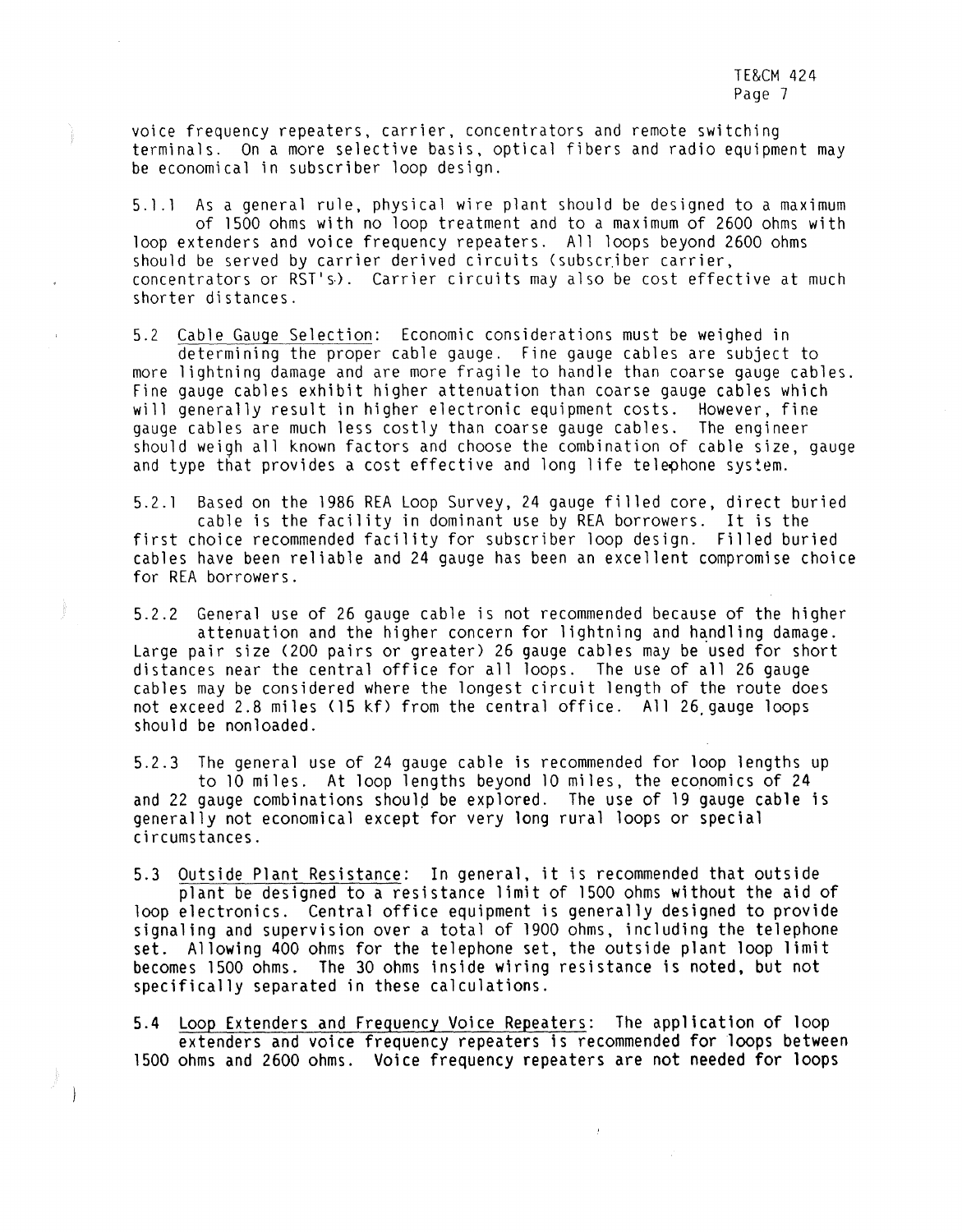up to 1700 ohms with short end sections (up to 6 kf). However, it may be economical to use loop extender/repeater combination units at 1500 ohms rather than to separately administer repeaters for short and long end section loops.

5.4.l Voice frequency repeaters should be set at a gain that provides a net circuit loss range between 2 and 8 dB. Repeaters are available in set  $f$ ixed qain units, manual adjustment units and automatic adjustment units. Automatic adjustment repeaters eliminate the need to calculate and set the gain. However, these repeaters are more costly. Loops in the 1500 to 2600 ohm range can exhibit a loss of 7.5 to 14.7 dB. These loops should be set at a gain of 3 to 7 dB, depending on the cable gauges and actual loss.

# 6. CARRIER CIRCUITS

6.1 The use of carrier derived circuits is recommended for all subscriber loops that exceed 2600 ohms of outside plant. The term "carrier circuit" is intended to include subscriber carrier, concentrators and RST's applied to wire pairs, radio or optical fiber feeder facilities. The use of carrier circuits provides for a remote equipment terminal to serve as a COE line substitute. This remote "line interface" is placed closer to the subscriber, reducing the **wire** loop length to the subscriber. The application of carrier circuits is covered in other REA TE&CM sections.

6. l. l An economic cost comparison is needed to determine the most cost effective equipment and facility for each application. The following is a generalized current assessment of digital carrier circuits.

- a. Digital subscriber carrier has merit in the range of 48 to 96 lines per location.
- b. Digital concentrators have merit in the range of 100 to 200 or more lines per location.
- C. RST's have merit beginning at about 250 to 400 or more lines per location.

6.2 Subscriber Carrier: A variety of digital and analog subscriber carrier equipment is available. The use of digital carrier is recommended where the facilities, application and economics support this choice. Digital carrier is generally 24 channels per system transported over Tl type span lines. Subscriber terminals may accommodate one to four 24 channel systems in the same housing. Some systems also provide for the termination of one or several channels of a systems at multiple locations (drop and insert). Automatic backup protection such as span line automatic protection switching is available for these digital subscribers carrier systems. However, these systems are generally reliable and protection switching is generally not recommended where a failure affects only 24 or 48 subscribers.

6.2. 1 Analog subscriber carrier presently available is generally called "station carrier." Two types of analog carrier is in general use. The first is a one-channel add-on type; the carrier channel is added to a physical subscriber circuit to double the circuit capacity. The application limit is 18 kf to coincide **with** the nonloaded physical circuit limit. The second is a multichannel type of six to 13 channels applied to a wire pair. Repeaters and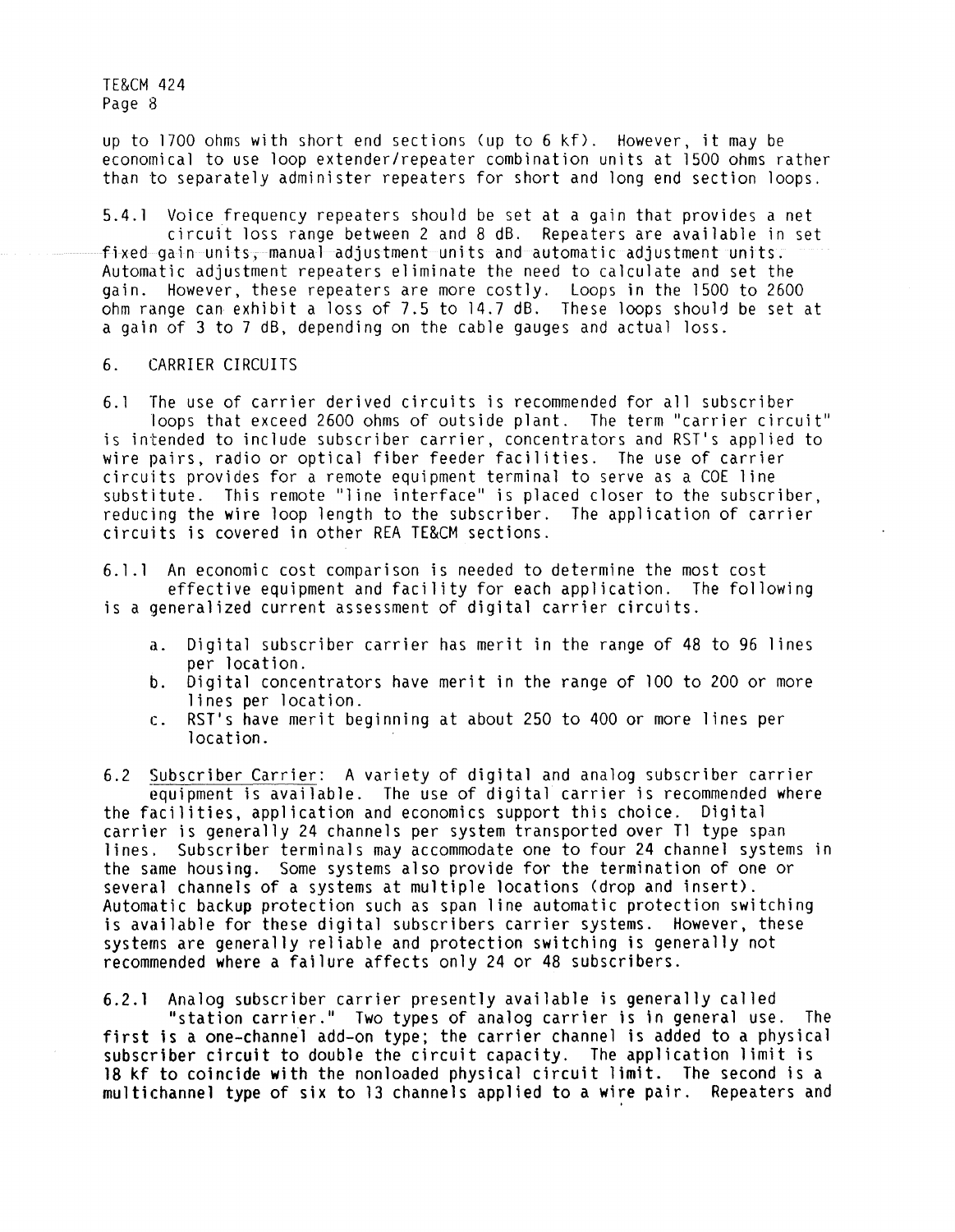terminals are powered from the central office, eliminating the need for ac power and batteries along the route.

6.2.2 There is a definite trend toward an all digital network. However, there are many "skinny" routes in rural telephone systems where analog carrier is the only feasible method of service.

6.3 Digital Concentrators: Digital concentrators are available in systems ranging from about 100 to 600 lines operating over two to eight Tl type span lines. Because of the circuit quantities involved, backup failure protection is generally recommended. No less than two span lines should be provided with automatic protection switching or automatic load sharing within the concentrator.

6.3. l Digital concentrators are available as self contained systems that are independent of the COE equipment. These systems contain a concentrator<br>ng matrix at both the central office and remote system ends. Digital switching matrix at both the central office and remote system ends. concentrators are also available as integrated, single ended systems (subscriber end). The span line interfaces directly into the digital  $COE$ , eliminating the concentrator switching matrix and COE line circuits at that end. At this time, integrated concentrators must generally be furnished by the COE manufacturer. (There are exceptions.)

6.4 Remote Switching Terminal: An RST is a group of digital COE lines located at some distance from the host switch. The RST is the ultimate in COE line substitution at a remote location. Most COE functions are extended to this remote location. Subscriber carrier and concentrators transfer some COE functions to the remote location.

6.5 Lightwave Systems: In some applications, the use of optical fibers as feeder circuits may be economical. Lightwave systems may be used in conjunction with digital carrier, concentrators or RST's.

6.6 Radio Systems: In some applications, the use of digital radio as feeder circuits may be economical. Digital radio systems may be used in conjunction **with** digital carrier, concentrators or RST's.

6.6.1 For service to subscribers that are scattered over an area, Basic Exchange Telecommunications Radio Service <BETRS) may be economical as a substitute for feeder and distribution loop plant. In a point-to-multipoint application, a base station may serve several subscribers or several hundred

7. NOISE AND RINGING CONSIDERATIONS

subscribers.

*)* 

7.1 The following are design guidelines and suggestions to minimize noise on subscriber loops. Use fully shielded cables with shield continuity maintained throughout the cable length and adequate cable shield grounding. Unshielded wire facilities are not recommended except for short aerial drop **wire** to subscribers.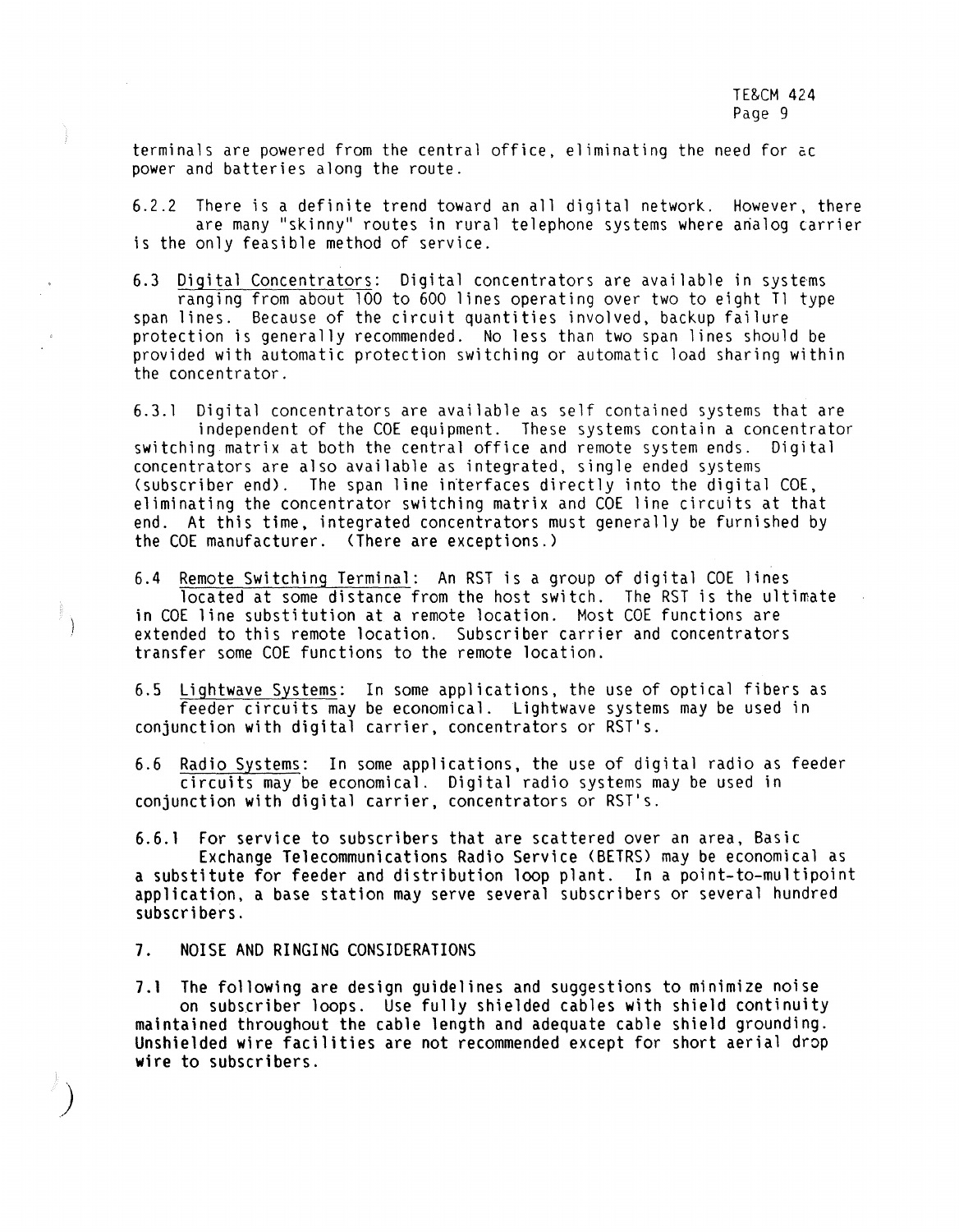7.2 When routes are established, maintain a separation from the electric power lines of 500 feet or greater when possible. Avoid placing buried telephone cable under electric power lines where possible. Where jointly buried electric and telephone facilities are provided, restrict the length to one-half mile.

7.3 Use only bridged ringers unless there is a compelling reason to provide divided ringers to ground. Standard modular jacks provide only for bridged ringing.

7.4 For two party automatic number identification (ANI) within the telephone set, divided ringing to ground may be required. Two party service by REA borrowers is presently less than one percent of all loops. For two party service over long physical loops, noise mitigation procedures may be required.

7.5 Limit multiparty service to four parties with bridged frequency selective ringing and avoid ringing frequencies of 60 or 66 hertz. ANI is generally not available beyond two party service; this eliminates the need for divided ringing for four party service.

7.6 Three different types of multifrequency ringing systems now exist. They are decimonic, harmonic and synchromonic. It is recommended that 20 hertz be chosen as the standard single party ringing frequency. When practicable, it is recommended that 20, 30, 40, and 50 hertz be chosen as the standard multiparty ringing frequencies.

Ì

 $\Big)$ 

 $\bar{f}$ 

# 8. MISCELLANEOUS CONSIDERATIONS

8. 1 Miscellaneous hardware is sometimes placed in the subscriber loop for a variety of reasons. Examples are bridge tap isolators; noise reduction coils, low pass filters, etc. They may be located at the COE or along the cable route. These devices must be applied properly and considered in the overall loop design. The series resistance of devices inserted into the series wire path must be included in the loop resistance calculation. The devices must not impair the signaling and transmission path, and must not introduce noise into the circuit. For instance, bridge tap isolators used in combination with divided ringing will likely cause excessive circuit noise.

8.2 Multiparty subscribers should be carefully assigned to meet loaded end section and nonloaded bridge tap guidelines.

8.3 Portions of cable pairs extending beyond the point of the last

subscriber's connection should be cut dead. For cable protection considerations (cable dielectric, damage considerations), the unused portion of the cable pairs should be left floating at both ends, and not grounded.

9. STAKING AND LOAD SPACING CONSIDERATIONS

9.1 Staking and Construction: Staking of plant for each major lead should start from the central office and proceed in the direction of the subscribers, never in the opposite direction. Staking of plant extensions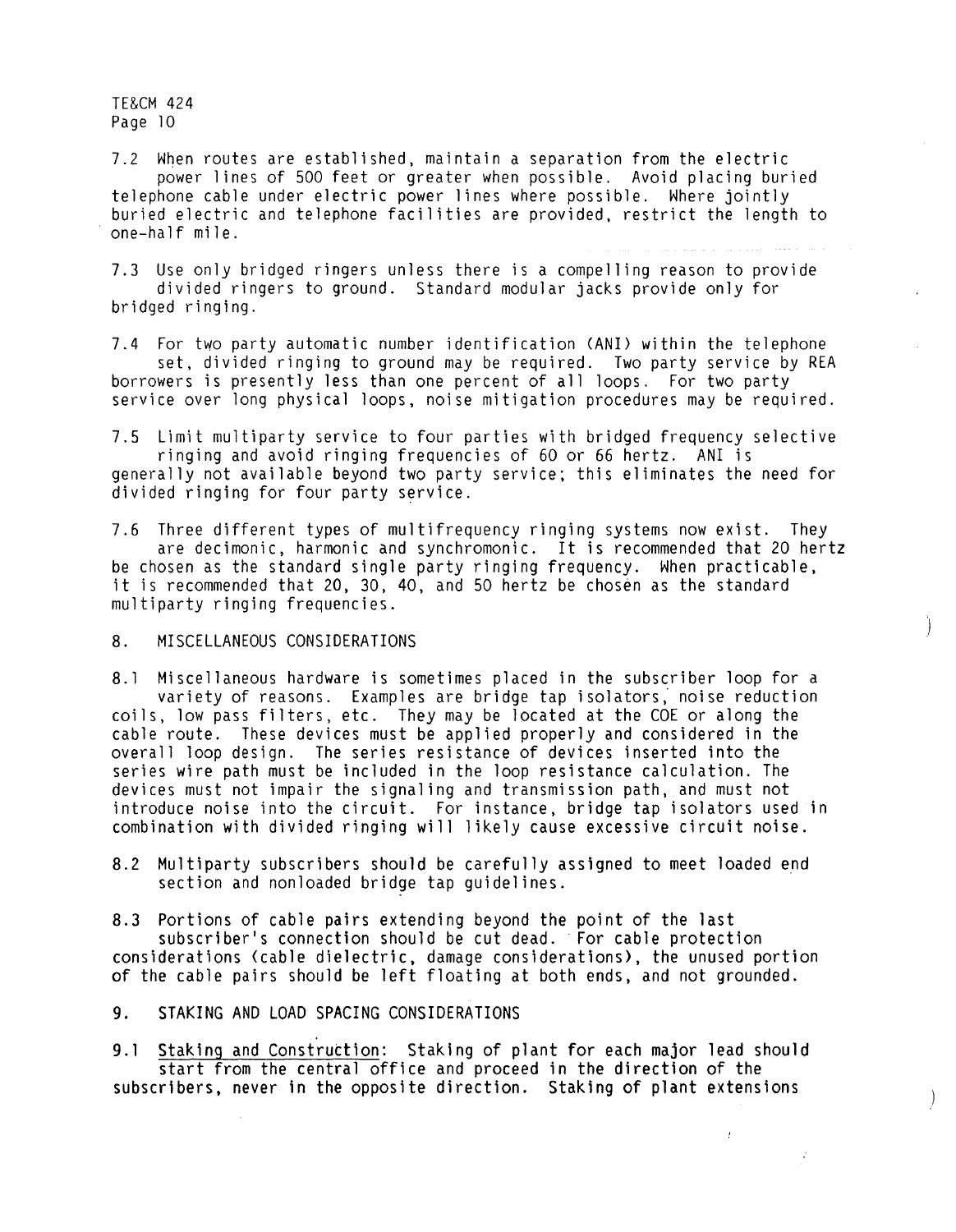should start from the office end and proceed toward the subscribers. Load spacing for plant extensions should be based on spacing along the major lead to the point of departure as a continuation of that design. The main objective during staking and construction periods is to meet the office end-section and load spacing requirements.

9.1.l Staking of each section as close to the nominal 4500 feet (D spacing) and 6000 feet (H spacing) is desirable and will permit full benefits to be derived from the application of voice frequency repeaters. An important consideration is that within the average spacing, each loading section be staked to look as much like the other loading sections as possible. This is especially true for the four or five sections adjacent to the COE or other terminal equipment where voice frequency repeaters are to be used.

9.2 Office End Section Length: The office end section should be one-half (0.5) the length of the normal full section. Where it is not possible or practical to meet this objective, an end section length within 0.4 to 0.6 of the normal full section can be considered. Choice of the 0.4 length is preferable to the 0.6. end section because of the through circuits.

9.3 Load Spacing Requirements (D66): As built plant, including the main cable is length, lateral cable distance to and from pedestals, pedestal height, pedestal loop-around and all other incidental lengths should meet the following spacing requirements.

9.3.1 Deviation of the average spacing from the standard spacing should be within  $\pm 3$  percent.

 $\sum_{i=1}^{n}$ 

*)* 

9.3.2 Root Mean Square (RMS) value of all deviations of individual spacing lengths from the average spacing should not be more than two percent computed in accordance with TE&CM 431.

9.3.3 Where the application of the RMS method for determining spacing deviation requirements is not practical due to staking and/or construction or other local factors, the method discussed below is considered acceptable.

'9.3.4 Average of the difference (with signs disregarded) between the individual spacings and average spacings should be within two percent.

9.3.5 Deviation of the length of longest individual sections from the average spacing should be within  $\pm 3$  percent.

9.3.6 Where terrain or other local factors make it impossible for an individual loading section to meet the  $\pm 3$  percent requirements with actual cable, individual loading sections may vary as much as -15 percent but only +3 percent from the average spacing. Where this becomes necessary, the short section should be electrically built-out to the correct average spacing by means of a building-out capacitor. A step-by-step procedure for computing building-out capacitance is shown in REA TE&CM Section 431. It is to be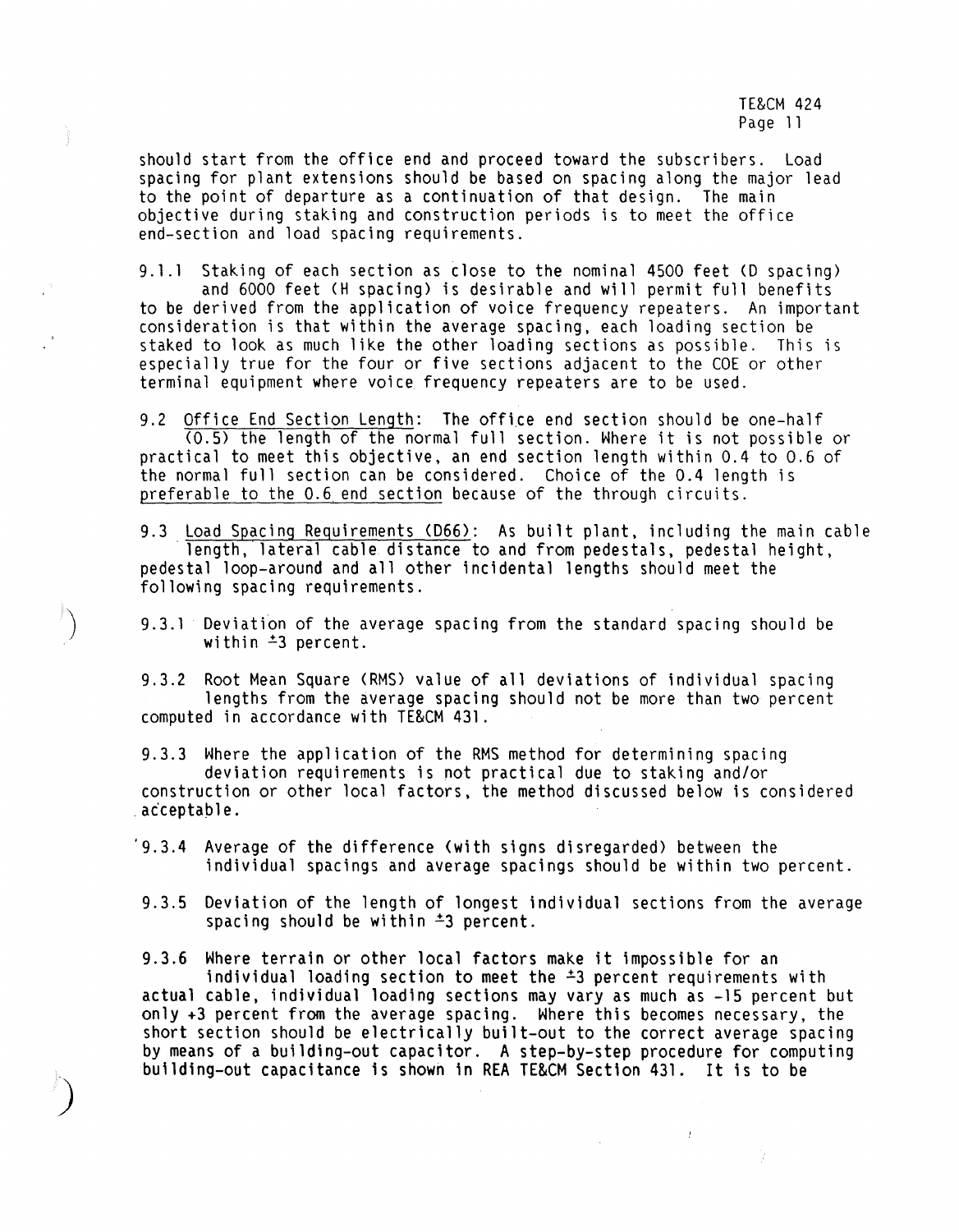emphasized that this method is to provide staking personnel a tool for dealing  $\cdot$ successfully with abnormal situations only, and is not recommended as a general practice.

9.4 Load Spacing Requirements (H88): As built plant, including the main cable length, lateral cable distance to and from pedestals, pedestal height, pedestal loop-around and all other incidental lengths should meet the following spacing requirements:

9.4. l Deviation of the average spacing from the standard spacing should be within <sup>±2</sup> percent.

9.4.2 Average of the differences (with signs disregarded) between the individual spacings and average spacings should be within one-half of one percent.

9.4.3 Deviation of the length of longest individual sections from the average spacing should be within <sup> $\pm$ 2</sup> percent.

9.4.4 Where terrain or other local factors make it impossible for an individual loading section to meet the *i2* percent requirements with actual cable, and individual loading section may vary as much as -15 percent but only +2 percent from the average spacing. Where this becomes necessary, the short section should be electrically built-out to the correct average· spacing by means of a building-out capacitor. It is to be emphasized that this method is to provide staking personnel a tool for dealing successfully with abnormal situations only, and is not recommended as a general practice. *)*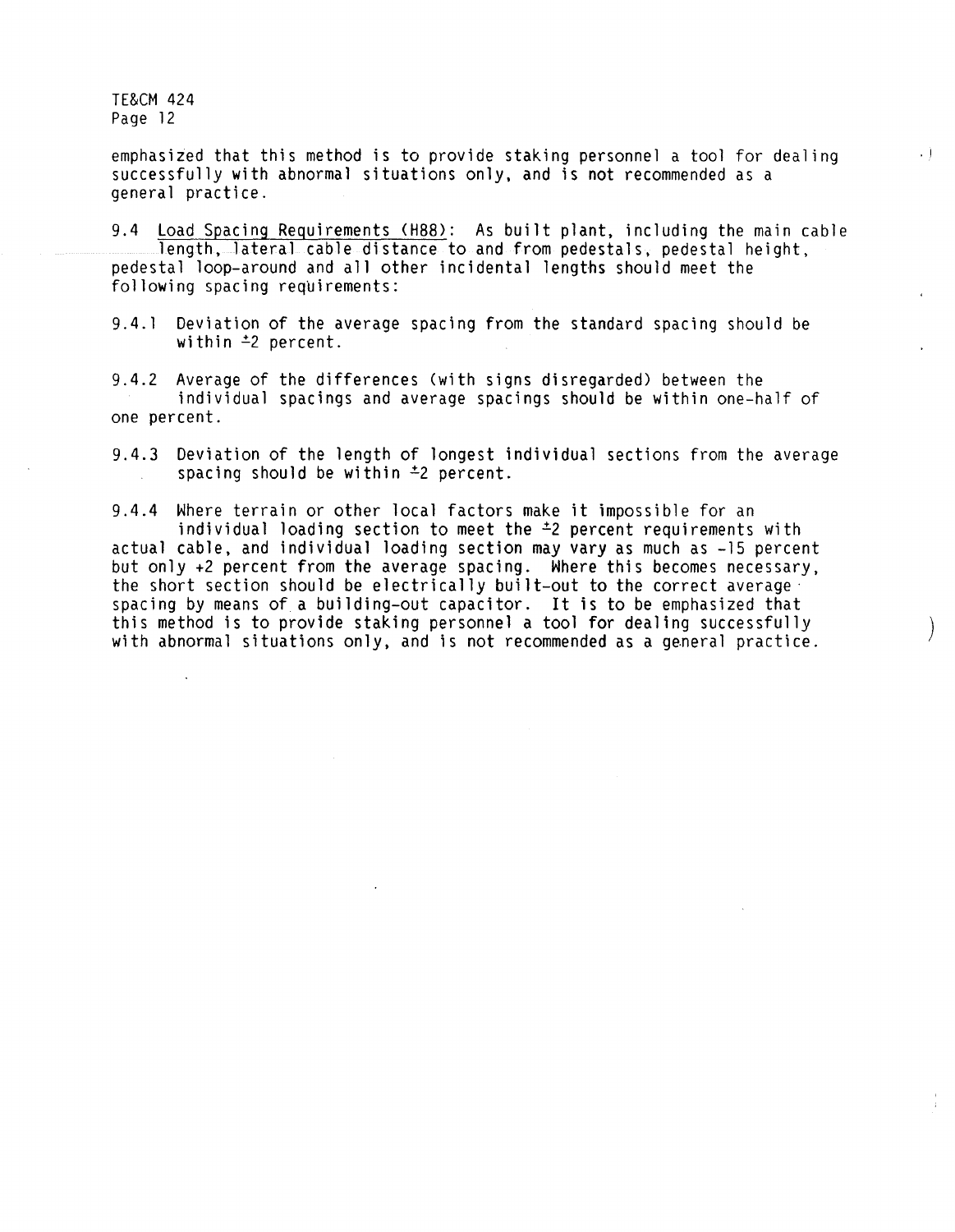# EXHIBIT 1 TELECOMMUNICATIONS CABLE CHARACTERISTICS

The following is a summary of nominal buried telecommunications cable characteristics at 55°F or 68°F used in this section. Refer to REA TE&CM Section 406 for more complete cable characteristics.

| 1 kHz Loss (dB/kF)                   |             |                                                                                                |             |                                                                                                                                                                |
|--------------------------------------|-------------|------------------------------------------------------------------------------------------------|-------------|----------------------------------------------------------------------------------------------------------------------------------------------------------------|
| Nonloaded<br>Loaded                  | 0.08        | $\frac{19}{0.24}$ $\frac{0.22}{0.34}$ $\frac{24}{0.43}$ $\frac{26}{0.55}$<br>0.15              | 0.23        | 0.34                                                                                                                                                           |
| Loaded Cable: Calculated dB/100 Ohms |             |                                                                                                |             |                                                                                                                                                                |
|                                      |             |                                                                                                |             | $\frac{19}{0.497}$ $\frac{22}{0.463}$ $\frac{24}{0.443}$ $\frac{26}{0.404}$ $\frac{22}{0.45}$ $\frac{22 \text{ and } 24 \text{ Ga}}{0.45 \text{ dB/100 ohms}}$ |
| DC Resistance (Ohms/kF)              |             |                                                                                                |             |                                                                                                                                                                |
| Nonloaded<br>Loaded                  | 17.10 33.39 | $\frac{19}{16}.10$ $\frac{22}{32}.39$ $\frac{24}{51}.89$ $\frac{26}{83}.33$                    | 52.89 84.33 |                                                                                                                                                                |
| Loaded Cable: 1500 Ohm Limit in kF   |             |                                                                                                |             |                                                                                                                                                                |
| Buried<br>Aerial                     | 77.2        | $\frac{19 \text{ Ga}}{87.7}$ $\frac{22 \text{ Ga}}{44.9}$ $\frac{24 \text{ Ga}}{28.4}$<br>39.5 | 25.0        |                                                                                                                                                                |
| Loaded Cable: 2600 Ohm Limit in kF   |             |                                                                                                |             |                                                                                                                                                                |
| Buried<br>Aerial                     | 133.8       | $\frac{19}{152.0}$ $\frac{22}{77.9}$ $\frac{24}{49.2}$<br>68.6                                 | 43.3        |                                                                                                                                                                |

Notes:

 $\big)$ 

- 1. The 3 kHz loss of nonloaded cable is estimated to be 1.7 times the 1 kHz loss.
- 2. Loaded cables exhibit a relatively flat loss in the middle of the passband and transistion to a higher loss at higher frequencies.
- 3. Loaded cable resistance includes one ohm per kilofoot for H88 or 066 loading coil resistance.
- 4. Aerial cable length limits are 12 percent shorter than buried cable in consideration of higher temperatures.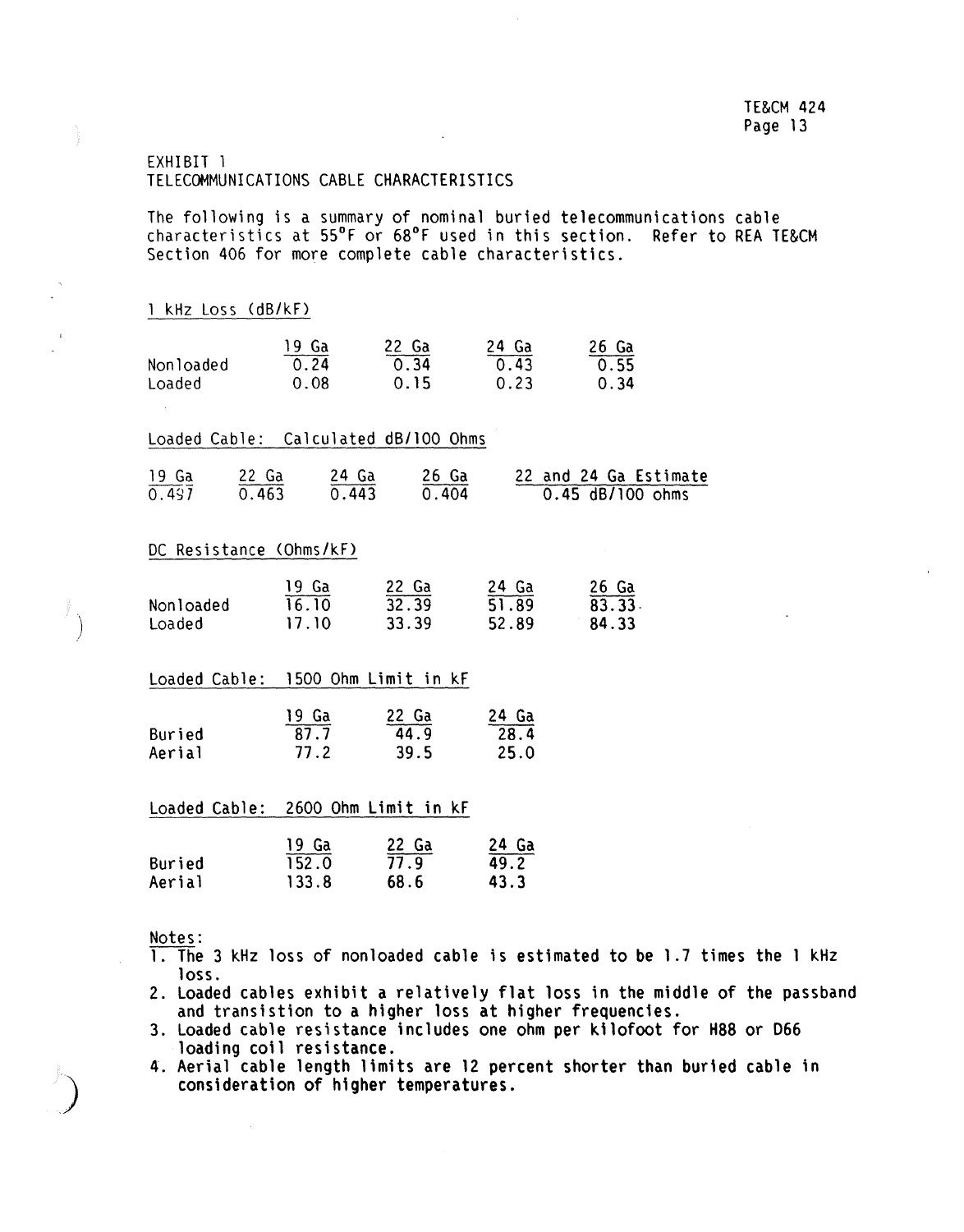APPENDIX l SUMMARY OF 1973 SUBSCRIBER LOOP DESIGN GUIDELINES

- a. Maximum loss of 8 dB at 1000 hertz.
- Nonloaded Loops: 18 kf maximum (15 kf for 26 gauge).
- c. Load all VF loops over 18 kf. (The 18 kf includes all bridge taps.)<br>d. Add loop extenders and voice frequency repeaters for VF loops between
- Add loop extenders and voice frequency repeaters for VF loops between 1700 and 3000 ohms of outside plant resistance.
- e. Loop extenders will be needed at 1500 ohms for aerial plant. Voice repeaters may be needed between 1300 and 1700 ohms in some cases.
- f. Add field mounted voice repeaters for loops between 3000 and 4300 ohms. (See Note 2.)

Loaded loops - Subscriber End Sections

- a. Maximum End Section: 12 kf for D66 loading. 9 kf for H88 loading.
	-
- b. Add voice repeaters at 1700·ohms for short end sections of 2 to 6.5 kf.
- c. Add voice repeaters at 1300 ohms (or greater) for long end sections over 6.5 kf.
- d. The end section includes all bridged taps.
- e. For loops over 1300 ohms and over 6.5 kf end sections, design on an individual basis (TE&CM 424).
- f. ALWAYS connect subscribers AFTER the last loading coil in the cable. Do Not connect subscribers Between loading coils.

 $\left( \begin{array}{c} 1 \end{array} \right)$ 

*)* 

# Notes

1. Much of the discussion in the present subscriber loop design guidelines also applies to the 1973 guidelines.

2. The use of carrier, concentrators and remote switching terminals is recommended to avoid loops over 3000 ohms. Presently, carrier circuits are generally more economical for long loops; and transmission may be degraded on long physical loops.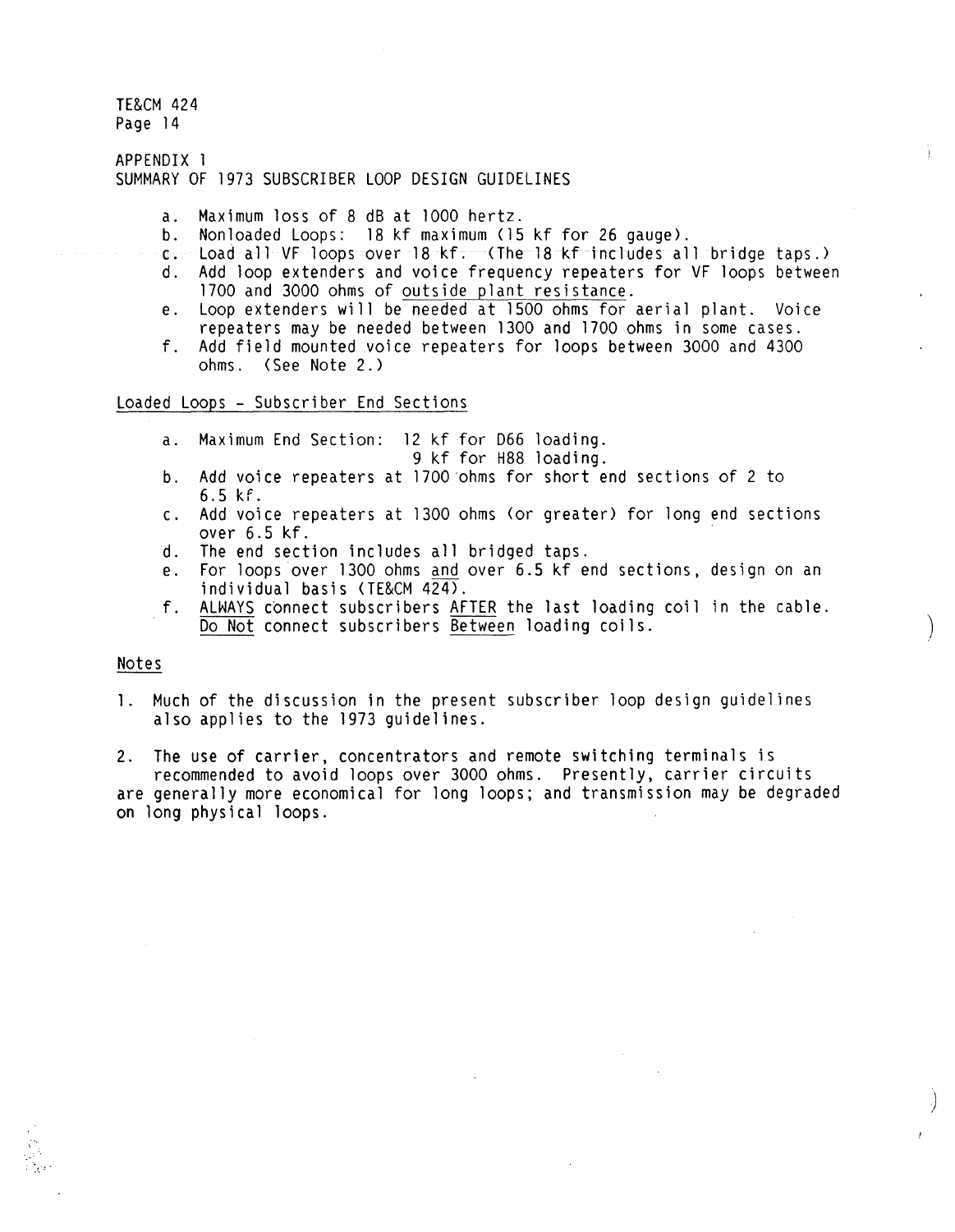# APPENDIX 2 EXAMPLES OF SUBSCRIBER LOOP TRANSMISSION CHARACTERISTICS

Examples of subscriber loop transmission characteristics are illustrated in this appendix. These illustrations serve to demonstrate the effects of following or not following subscriber loop design guidelines. The presented information includes measured valves of loop resistance (R), loop current (I), circuit noise (Noise) and power influence (PI). The six illustrations were taken from the 1000 loops measured during the 1986 REA Loop Survey. A detailed summary of loop transmission characteristics and deficiencies found during the survey was presented in the 1987 REA Telecommunications Engineering and Management Seminars.

The following subscriber loops are illustrated.

 $\big)$ 

ensiya.<br>K

- A. A normal nonloaded cable loop.
- B. A normal loaded cable loop.
- C. A loaded loop with a long end section.
- D. A loaded loop with the subscriber between loading points.
- E. A loaded loop with excess bridge tap beyond the subscriber.
- F. A loaded loop with a bridge tap between loading points.

Nonloaded cable loops exhibit a straight line loss slope that is very predictable. The loss at l kHz can be estimated from Exhibit 1. The 3 kHz loss should be approximately 70 percent higher than the 1 kHz loss. The loss slope within the voice passband should be approximately a straight line with no abrupt changes. (Note: Allow for measurement error when evaluating loop measurement results.)

Loaded cable loops exhibit the characteristics of a low pass filter. The loading coil inductance and the cable capacitance in a loading section determine the "cutoff frequency." Loaded cables exhibit a relatively flat loss in the middle of the voice passband and transition to higher loss at higher frequencies. A wider passband is exhibited for 066 loading than for H88 loading because 066 has a higher cutoff frequency.

Loop A: This loop is 16.4 kilofeet of 24 and 22 gauge nonloaded cable. The measured loss at 1000 hertz is near the estimated loss and the loss slope is typical of nonloaded cable. All measured values appear normal.

Loop B: This loop is 33.0 kilofeet of 24 gauge H88 loaded cable with five loading points and a six kilofeet subscriber end section. The measured loss at 1000 hertz is near the estimated loss and the loss slope is typical of loaded cable. All measured values appear normal.

Loop C: This loop is 29.3 kilofeet of 22 gauge H88 loaded cable with three loading points. As found, the subscriber end section is 14.3 kilofeet; this is far beyond the 9 kilofeet objective for H88 loading. By adding loading points four and five, the voice frequency passband was significantly improved.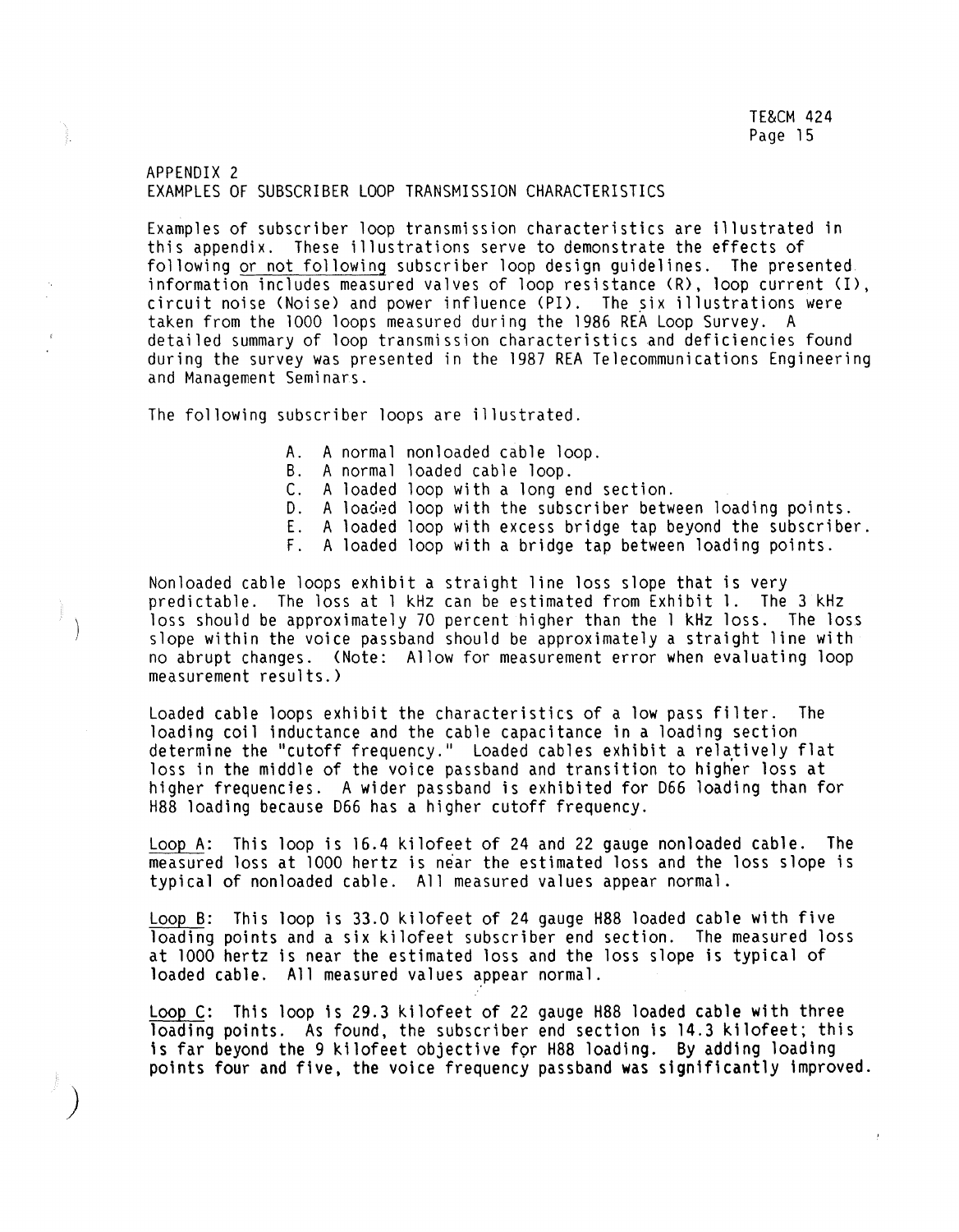Loop D: This loop is 18.0 kilofeet of 24 gauge D66 loaded cable. There are four loading points before the subscriber and one loading point after the subscriber. The measured loss at 1000 and 3000 hertz is only slightly higher than the estimated loss, but the middle of the passband has a severe notch. This problem would go unnoticed with only 1000 hertz or 1000 and 3000 hertz loss measurements. Additional measurements at other frequencies across the passband are often needed to detect this type of problem. Sometimes this problem is found as a result of a complaint from a customer using a tone dial telephone because of the transmission impairment to tone dial frequencies.

This loop is a textbook example of connecting subscribers between loading points. The worst place to connect a subscriber is just before the last loading coil with cable beyond that last coil. The loading coil and cable capacitance beyond the loading coil form a series tuned circuit across the subscriber line. The length of the cable beyond the loading coil can be estimated by the resonant frequency (the frequency of highest loss). In this case, 4.6 kf of cable tap was estimated which is about one "D" loading section beyond the last coil.

Loop E: This loop is 33.4 kilofeet of 24 and 22 gauge H88 loaded cable with five loading points. The total subscriber end section is 20.3 kilofeet of which 13.9 kilofeet is excess bridge tap beyond the subscriber. Simply cutting off the tap beyond the subscriber would significantly improve the passband of this loop.

Loop F: This loop is 23.0 kilofeet of 22 gauge D66 loaded cable with four loading points and four party line subscribers. The total end section is only 9.4 kilofeet. A long bridge tap (length unknown) was connected between loading points one and two. This has a similar effect to a missing loading point. After the bridge tap was cut off, the 1000 hertz loss measured 4.5 dB (estimated at 4.3 dB). Multifrequency measurements were not made after correction, but the voice frequency passband is expected to show dramatic improvement.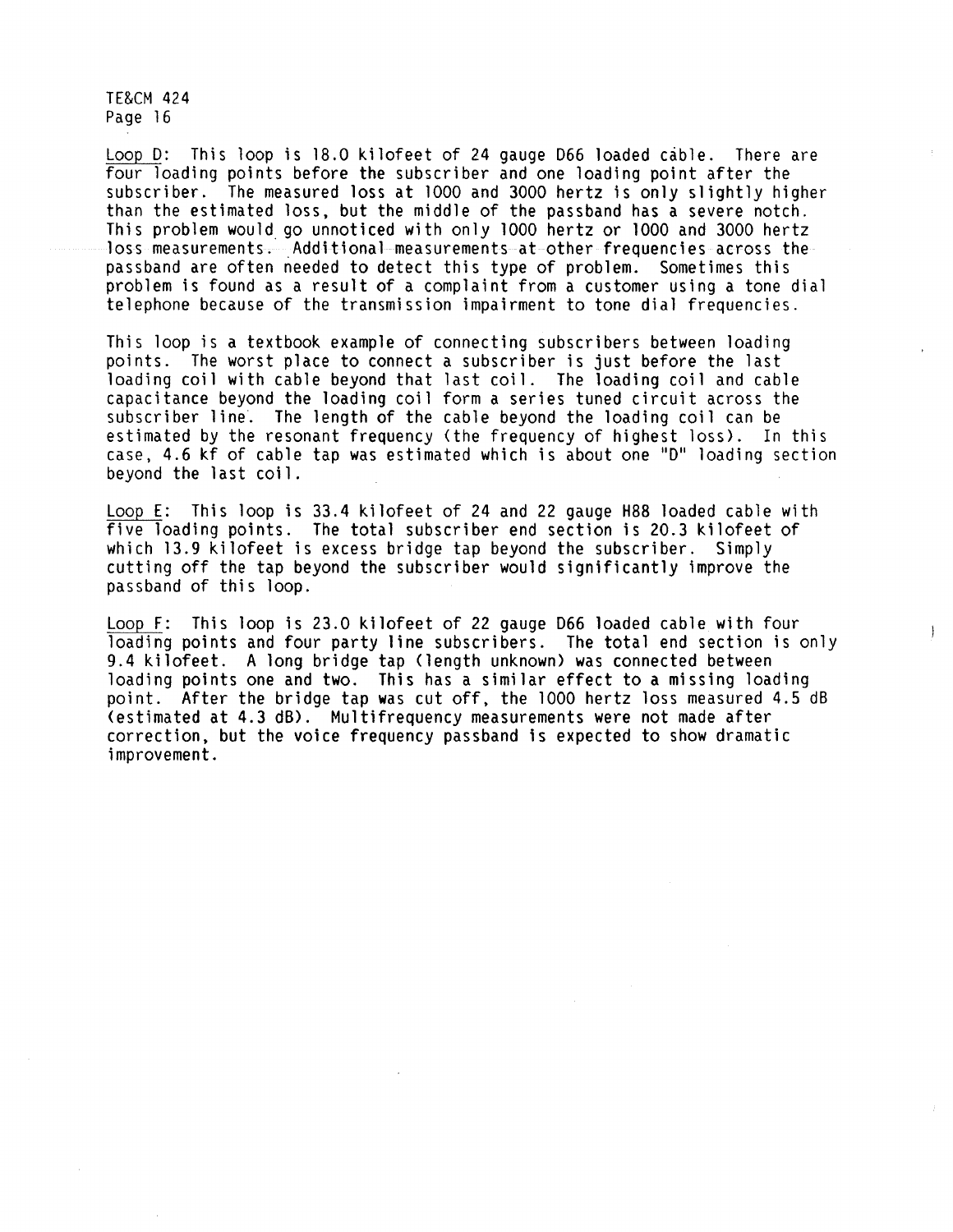

Loop A: 16.4 KF, 24 and 22 Gauge, Nonloaded

Loop B: 33.0 KF, 24 Gauge, H88 Loaded

*)* 

 $\}$ 

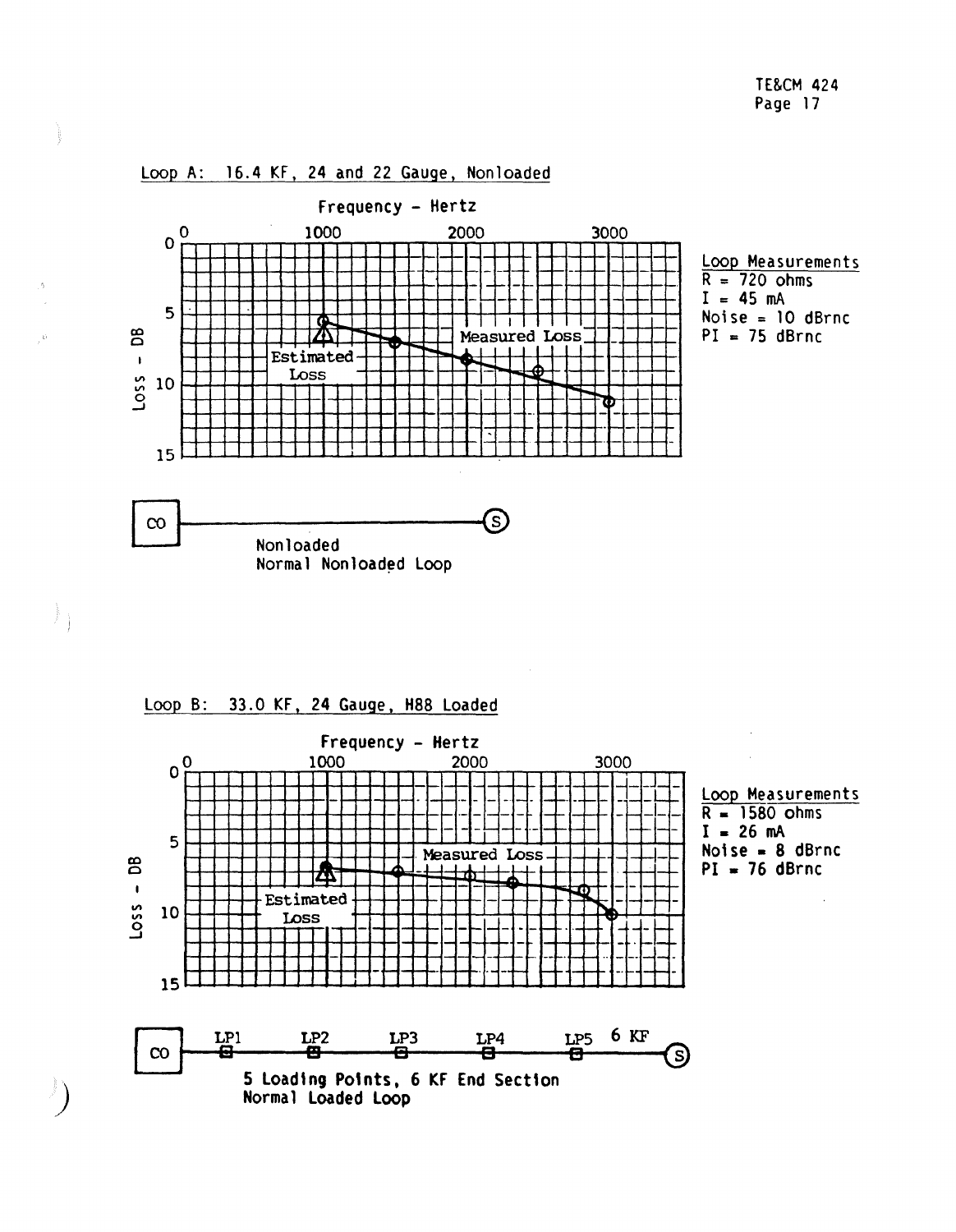

ł

# Loop C: 29.3 KF, 22 Gauge, H88 Loaded

1 **Loading Point After Subscriber**